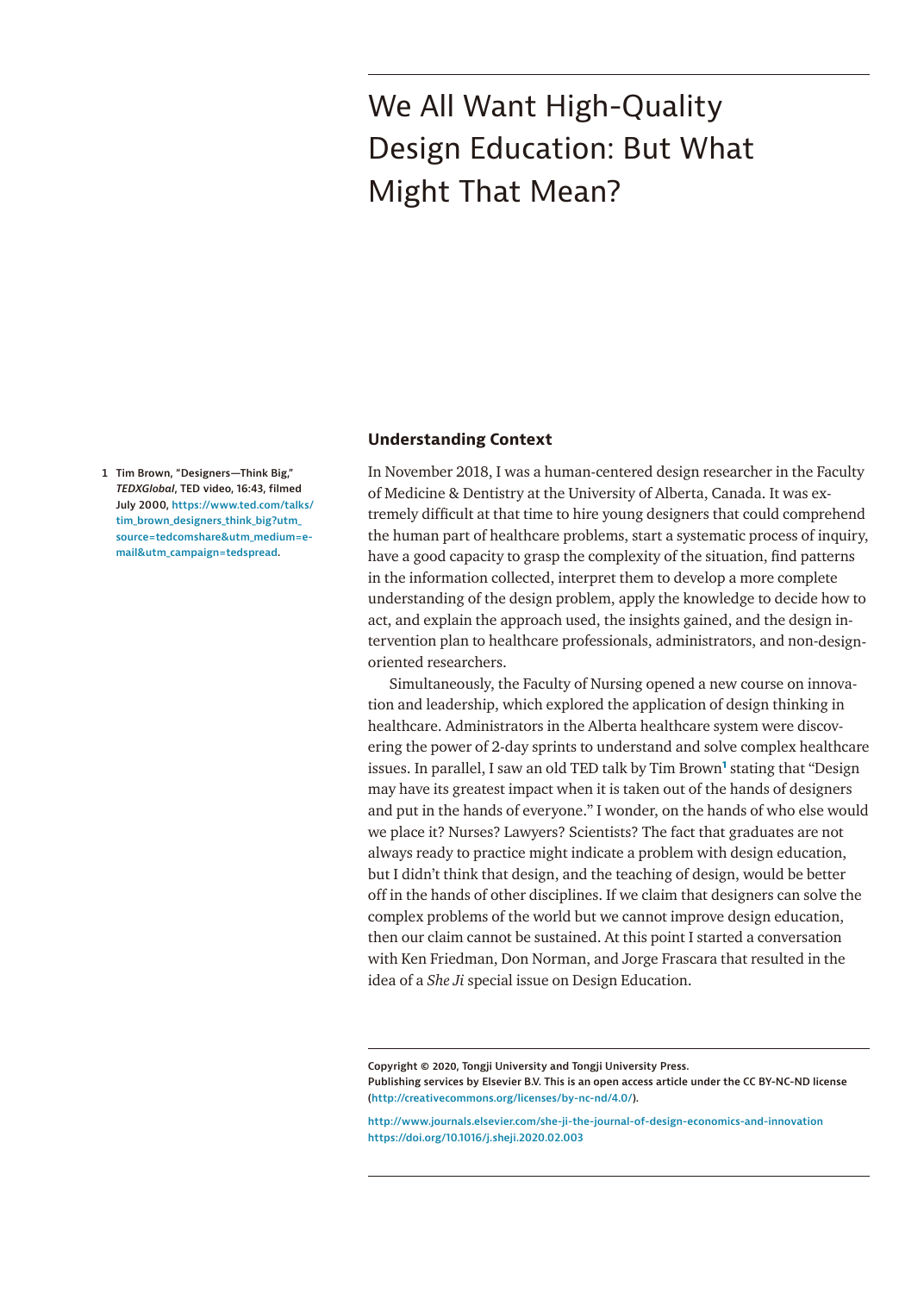#### **Engaging in Reflection to Define Purpose**

We had long conversations about the main goal of this special issue—after all, design and design education has had a long history of change. Rosemary Sassoon**[2](#page-1-0)** recalls how graphic design changed in England from 1940 to 1946. In 1940, graphic design was called *commercial art*, in 1946 during the *Britain Can Make It* exhibition, design was recognized as an important factor to increase Britain's export markets. In 1966 Tomás Maldonado**[3](#page-1-1)** wrote

"While design was celebrated as an art at the service of industry, as an activity destined to embellish manufactured products, design education was—as B.R. Hydon defined it in 1837—training for the lowest 'branches of art.' This typically Victorian concept of design is for various reasons, no longer relevant. However, this was not only a concept, but also, and principally a pedagogic system: a particular academic structure in which that concept was reflected."

Reviewing design history, it is apparent that design education has changed through the years in an attempt to fit professional contexts and societal needs. Design education requires continuous improvement and knowledge to face new challenges, but also constant reevaluation. This requires us to be more critical about our beliefs and the evidence we use to guide our decisions.

Hence, when discussing our perspectives on design education we ended up with a reflection similar to the one Molly Cooke and her colleagues**[4](#page-1-2)** had on medical education: design education "seems to be in a perpetual state of unrest." Designers had criticized design education for a long time, but unlike medicine and other disciplines we were missing the reports from foundations, and educational and professional bodies to guide the changes. But, like these authors, we were wondering "How did this situation arise, and what can be done about it?"

Articles about design education and the need to change it were not missing, Ken Friedman,**[5](#page-1-3)** Donald Norman,**[6](#page-1-4)** and Jorge Frascara**[7](#page-1-5)** had written extensively about it. *Visible Language* published a whole issue dedicated to the topic in 2012.**[8](#page-2-0)** Almost twenty years ago Steven Heller edited a book about graphic design education aimed at providing models to address educational concerns of that time.**[9](#page-2-1)** Perhaps the problem was the same that G. W. Pickering**[10](#page-2-2)** noticed regarding medical education in 1956: implementation. He stated, "no country has produced so many excellent analyses of the present defects of medical education as has Britain, and no country has done less to implement them." Frequently it is not the knowledge we lack to be able to change but a solid implementation strategy to make the change real. Sir Muir Gray**[11](#page-2-3)** said that "the application of what we know will have a bigger impact on health and disease than any drug or technology to be developed in the next decade." Do we need better access to the design education knowledge that is already published? Do we need to make the knowledge more actionable? Or do we need more and stronger design education research?

What we are seeking is difficult—to change an existing reality into a better one is a long and difficult process. Robert B. Edgerton**[12](#page-2-4)** reminds us that in general we complain, but seldom implement change in our beliefs or organizations. He says,

- <span id="page-1-0"></span>**2 Rosemary Sassoon, ed.,** *The Designer: Half a Century of Change in Image, Training, and Techniques* **(Bristol: Intellect Books, 2008).**
- <span id="page-1-1"></span>**3 Tomás Maldonado, "How to Fight Complacency in Design Education," in**  *Readings from Ulm: Selected Articles from the Journal of HfG, Ulm***, ed. Kirti Trivedi (Bombay, India: Industrial Design Centre, 1989), 49.**
- <span id="page-1-2"></span>**4 Molly Cooke et al., "Medical Education: American Medical Education 100 Years after the Flexner Report,"** *New England Journal of Medicine* **355, no. 13 (2006): 1339, DOI: [https://doi.org/10.1056/](https://doi.org/10.1056/NEJMra055445) [NEJMra055445.](https://doi.org/10.1056/NEJMra055445)**
- <span id="page-1-3"></span>**5 Ken Friedman, "Models of Design: Envisioning a Future Design Education,"**  *Visible Language* **46, no. 1/2 (2012): 132–54, [http://visiblelanguagejournal.](http://visiblelanguagejournal.com/issue/154/article/861) [com/issue/154/article/861;](http://visiblelanguagejournal.com/issue/154/article/861) Ken Friedman, "Design Education in the University: A Philosophical and Socio-Economic Inquiry (Hot Debate),"** *Design Philosophy Papers* **1, no. 5 (2003): 243–53, DOI: [https://doi.org/10.2752/1448713](https://doi.org/10.2752/144871303x13965299302596) [03x13965299302596;](https://doi.org/10.2752/144871303x13965299302596) Ken Friedman, "Design Science and Design Education," in** *The Challenge of Complexity***, ed. Peter McGrory (Helsinski: University of Art and Design Helsinki UIAH, 1997), 54–72.**
- <span id="page-1-4"></span>**6 Don Norman, "Design Education: Brilliance Without Substance,"** *Core77. com***, October 4, 2011, [https://www.](https://www.core77.com/posts/20364/Design-Education-Brilliance-Without-Substance) [core77.com/posts/20364/Design-Edu](https://www.core77.com/posts/20364/Design-Education-Brilliance-Without-Substance)[cation-Brilliance-Without-Substance;](https://www.core77.com/posts/20364/Design-Education-Brilliance-Without-Substance) Donald A. Norman, "When You Come to a Fork in the Road, Take It: The Future of Design,"** *She Ji: The Journal of Design, Economics, and Innovation* **2, no. 4 (2016): 343–48, DOI: [https://doi.org/10.1016/j.](https://doi.org/10.1016/j.sheji.2017.07.003) [sheji.2017.07.003](https://doi.org/10.1016/j.sheji.2017.07.003); Don Norman, "Why Design Education Must Change,"** *Core77. com***, November 26, 2010, [https://www.](https://www.core77.com/posts/17993/why-design-education-must-change-17993) [core77.com/posts/17993/why-design-ed](https://www.core77.com/posts/17993/why-design-education-must-change-17993)[ucation-must-change-17993](https://www.core77.com/posts/17993/why-design-education-must-change-17993).**
- <span id="page-1-5"></span>**7 Jorge Frascara, "Design, and Design Education: How Can They Get Together?,"** *Art, Design and Communication in Higher Education* **16, no. 1 (2017): 125–31, DOI: [https://doi.org/10.1386/](https://doi.org/10.1386/adch.16.1.125_1) [adch.16.1.125\\_1;](https://doi.org/10.1386/adch.16.1.125_1) Jorge Frascara, "Hiding Lack of Knowledge: Bad Words in Design Education,"** *Design Issues* **23, no. 4 (2007): 62–68, DOI: [https://doi.org/10.1162/](https://doi.org/10.1162/desi.2007.23.4.62) [desi.2007.23.4.62;](https://doi.org/10.1162/desi.2007.23.4.62) Jorge Frascara and Guillermina Noël, "What's Missing in Design Education Today?,"** *Visible Language* **46, no. 1/2 (2012): 36–56, [http://](http://visiblelanguagejournal.com/issue/154/article/854) [visiblelanguagejournal.com/issue/154/](http://visiblelanguagejournal.com/issue/154/article/854) [article/854](http://visiblelanguagejournal.com/issue/154/article/854).**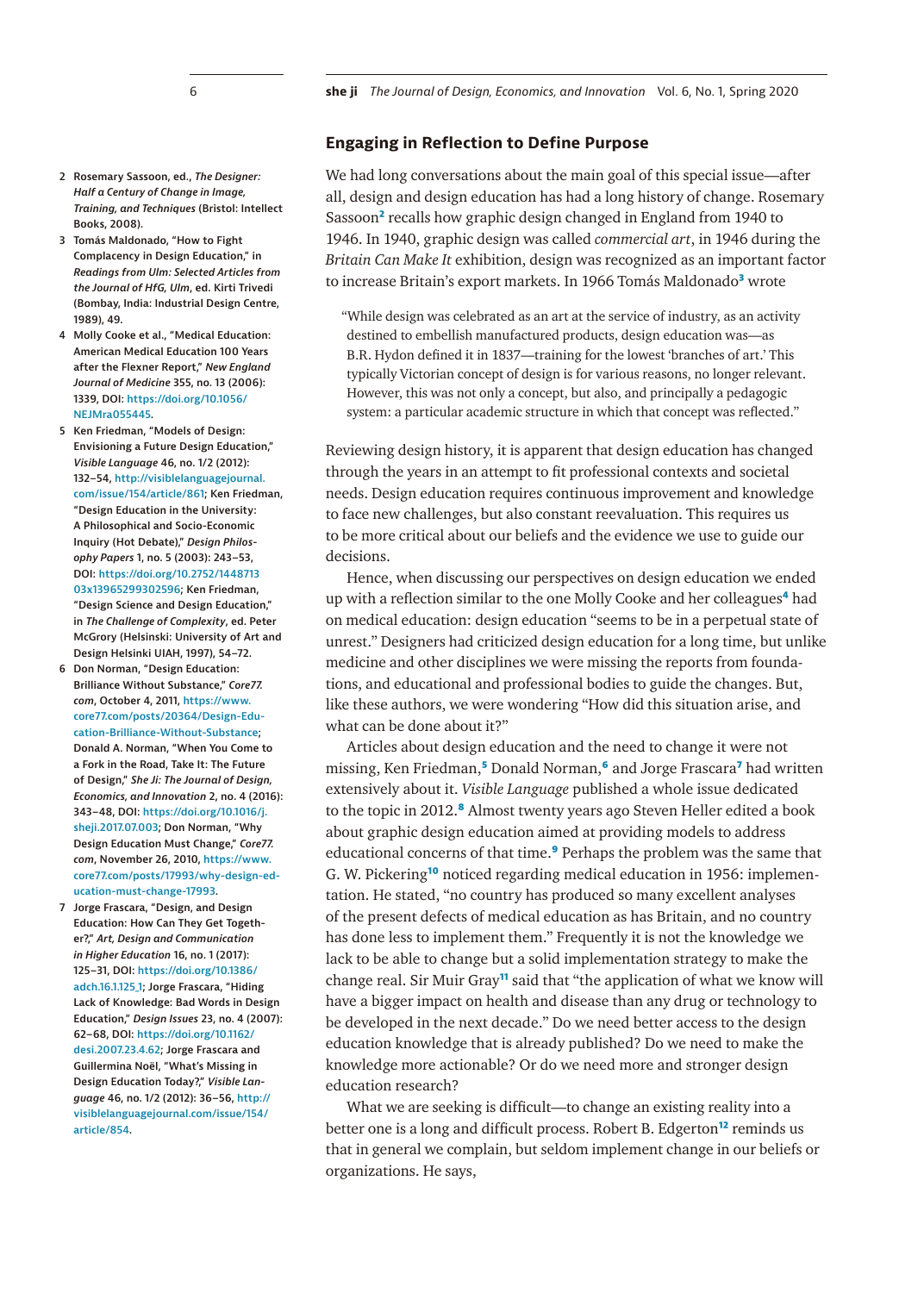- <span id="page-2-0"></span>**8 Sharon Poggenpohl, ed., "Envisioning a Future Design Education," Theme Issue,**  *Visible Language* **46, no. 1/2 (2012), available at [http://visiblelanguagejour](http://visiblelanguagejournal.com/issue/154)[nal.com/issue/154.](http://visiblelanguagejournal.com/issue/154)**
- <span id="page-2-1"></span>**9 Steven Heller, ed.,** *The Education of a Graphic Designer* **(New York: Allworth Press, 1998).**
- <span id="page-2-2"></span>**10 G. W. Pickering, "The Purpose of Medical Education,"** *British Medical Journal* **2, no. 4985 (1956): 113, DOI: [https://doi.](https://doi.org/10.1136/bmj.2.4985.113) [org/10.1136/bmj.2.4985.113](https://doi.org/10.1136/bmj.2.4985.113).**
- <span id="page-2-3"></span>**11 Muir Gray, foreword to** *Healthcare Knowledge Management Primer***, by Nilmini Wickramasinghe et al. (New York: Routledge, 2009), xx.**
- <span id="page-2-4"></span>**12 Robert B. Edgerton,** *Sick Societies: Challenging the Myth of Primitive Harmony* **(New York, NY: Free Press, 1992), 200–201. Cited in Warren D. Anderson, "Outside Looking In: Observations on Medical Education since the Flexner Report,"** *Medical Education* **45, no. 1 (January 2011): 30, DOI: [https://doi.](https://doi.org/10.1111/j.1365-2923.2010.03772.x) [org/10.1111/j.1365-2923.2010.03772.x](https://doi.org/10.1111/j.1365-2923.2010.03772.x).**

"Large changes, if they occur at all, are typically imposed by some external event or circumstance—innovation, epidemic, drought. In the absence of such events, people tend to muddle through by relying on traditional solutions; that is to say solutions that arose in response to previous circumstances."

Adapting design education to fit the current demands of society and the profession is a challenge.

## **Pursuing a Purpose: Information, Reflection, and Action**

Through our personal networks we identified people that had implemented positive change in design education. We invited them to contribute to this issue, and provided them with a frame to write about their experiences, reflections, or cases. Some of the main points in the frame were: key competencies designers graduating in 2025 should have; the value of these competencies; concepts and skills taught to develop these competencies; and best teaching practices and current challenges.

Our goal was to provide actionable information that helps people to implement positive change in design education with models to guide decision-making processes. We want to prompt reflection and encourage people to act. We have a desire for evidence-informed design education practice.

## **Emerging Themes: Ten Suggestions for Quality in Design Education**

This special issue resulted in a broad perspective on contemporary practices and ways of thinking. Its hallmark is, perhaps, *plurality*—a variety of histories, learning goals, values, educational approaches, design perspectives, learning priorities, management styles, teaching teams, and strategies to achieve quality in design education. Diverse factors and views to reach the extraordinary. Despite this plurality, all authors pursue a common goal: quality in design education.

Although it is usual in an introduction to a special issue for an editor to provide a summary of the content, I have focused instead on the emerging themes. These are short pieces of practical advice to start taking action: to reflect, identify, select, apply, rethink, iterate, and mindfully respond to the current situation.

The main focus of these hints is on how and what design instructors could do to ensure high quality. The ultimate goal of design education is to provide society with responsible, knowledgeable, and skilled professionals that can help people better achieve their goals.

A note of caution: these hints are not recipes. They only offer practical advice. Each school has diverse circumstances, and diverse answers to the question, "What are we educating for?" Diverse teams of instructors, diverse profiles of learners, diverse sets of pedagogical methods, diverse leadership, diverse sets of measurable learning goals to achieve a profile of a graduate that has the ability to change existing realities into better ones. But which realities? What level of complexity should they be able to address? How much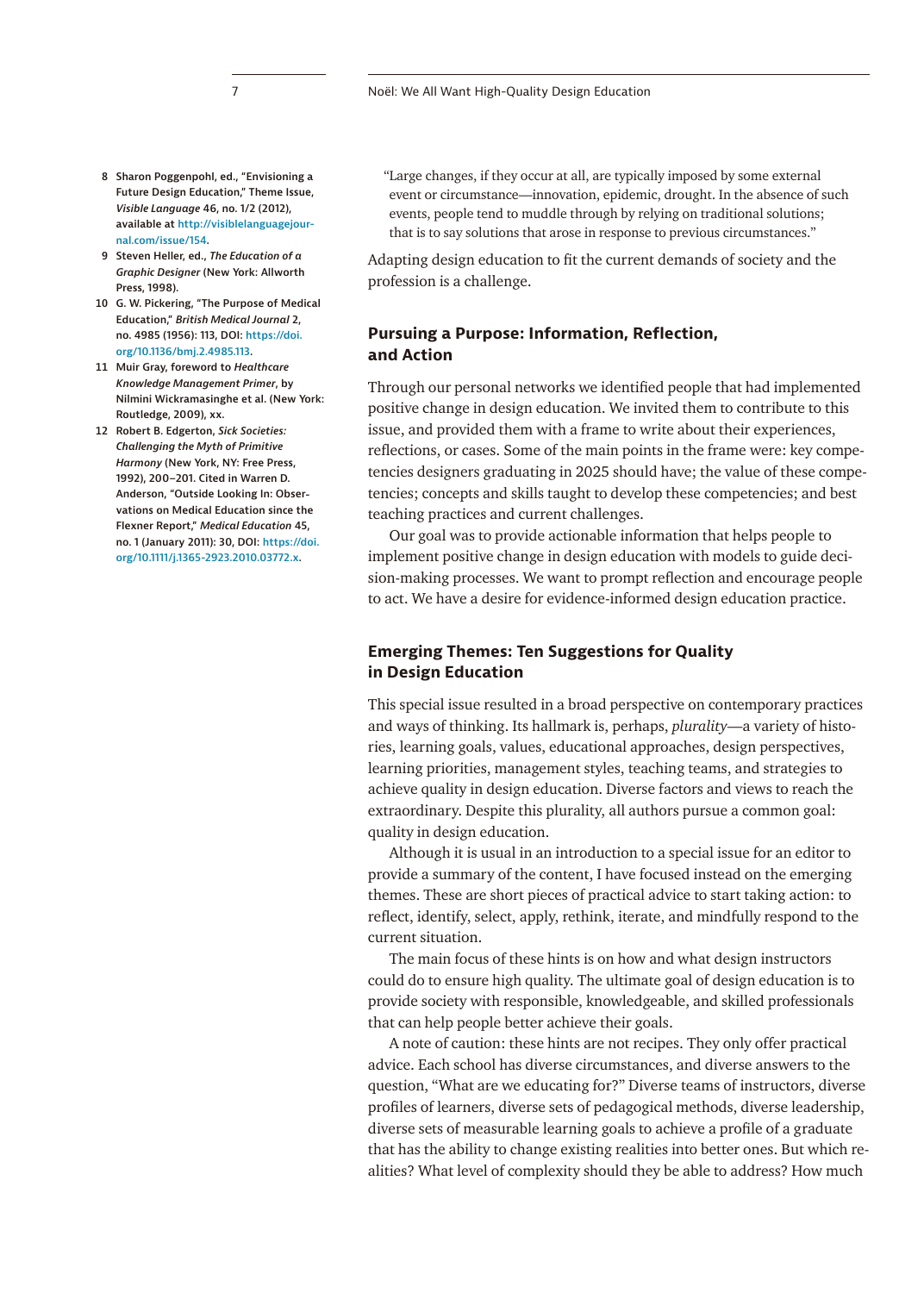should they be able to change? And with which other disciplines should they engage to achieve the desired change?

#### *1 Train & Educate: Moving beyond Know-How*

The purpose of design programs is both to train and to educate. We need to help students not only to find jobs, but to thrive as designers as the discipline evolves. We also need to help them grow as human beings. We need to prepare students for what the practice requires now, but also to develop the design discipline forward. We need to prepare students to make things and build culture. We need to enable them to pursue a constant path of learning, a lifelong learning path, to engage in a continuing quest for understanding.

### *2 Create a Context for Inquiry: From Objects to Problems*

Make use of problems to create a context in which to exercise inquiry, exploration, and the seeking of understanding. Some decades ago, the teaching of design was focused on objects: the design of the book, the design of the chair. Today we begin with problems. Who will be reading the book? What should this person achieve through the reading: learning, enjoying, cooking, or other how-to activity? If learning is the goal, then how can a book foster learning? The learning of what? Learning by whom? Where would this person read the book? How do people read? The problem is not to design a book, but to help people read it, comprehend it, remember it, and apply its content. The need to draw upon knowledge developed in other disciplines to guide the design decisions on evidence will be imminent.

## *3 Change the Conceptual Network: Identifying the Problems' Components*

Let the students research the problem, define it, and create their own redefinition of it. Problems are frequently parts of larger problems, connected to other problems; train students to identify as much as possible the problem's ecosystem. Chills and shivering are symptoms of fever, fever is a symptom of being ill. But which is the disease, what is causing it, and what can be done about it?

Break the thinking habit. Guide students to move beyond the surface, to turn things over, to look for signs, to seek what is not there but also for errors in the thinking. Train students to ensure conclusions are well informed, by reading, by mapping, by trying, testing, questioning, consulting. Engage in a long exploration: to whom this is a problem, what is the problem for the different people involved in it, what is the problem causing, why does this problem matters, is the problem perceived as such, which is the human situation that requires care?

## *4 Broaden the Scope: From Designing Solutions to Implementing Change*

Introduce projects that include implementation as part of the learning exercise. The implementation of a design solution is a design problem. Implementation is a complex process with multiple stakeholders, goals, interests and other variables coming into play. Even when the design research process to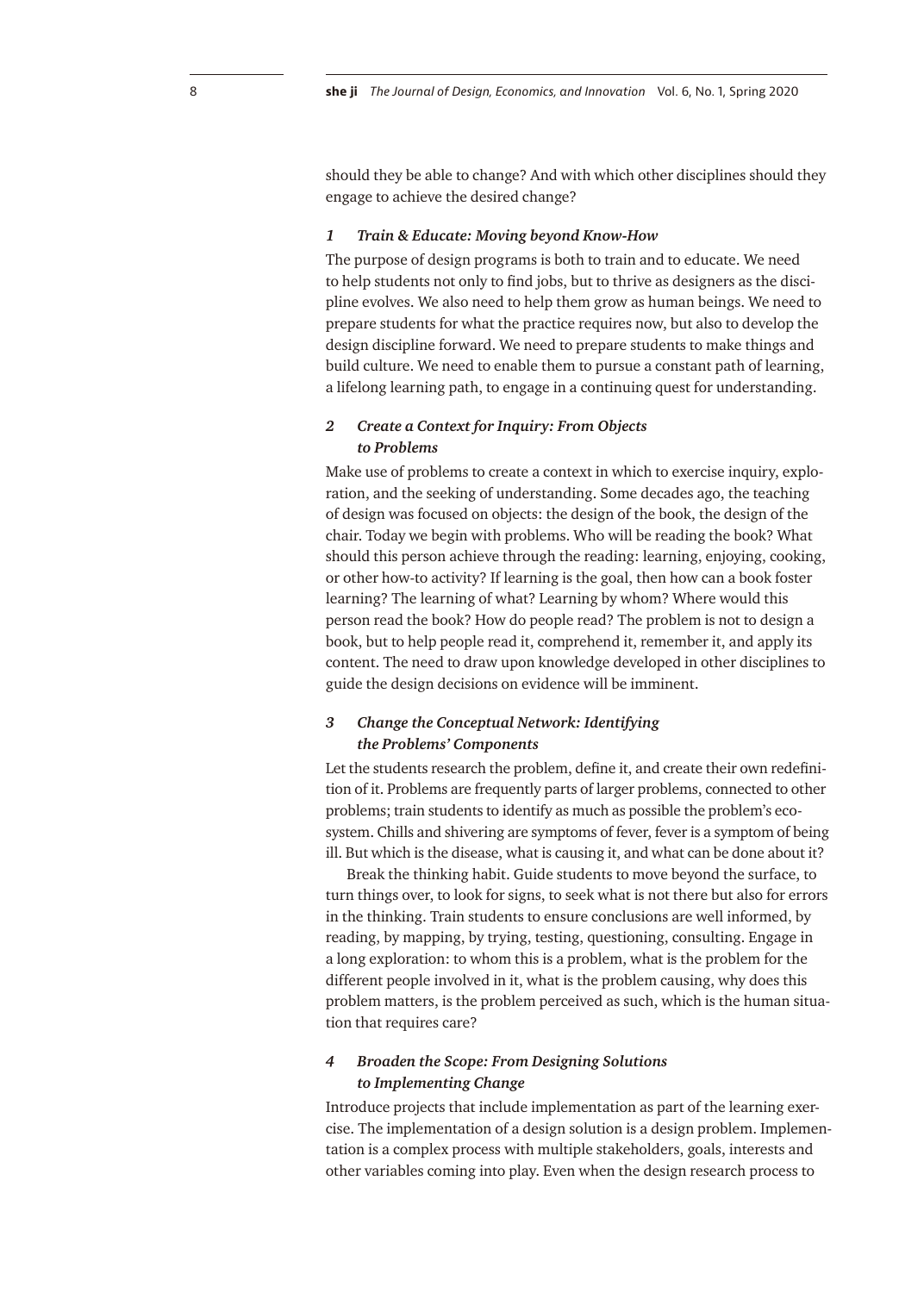develop the proposal is flawless, reality is inherently complex and uncertain, and changing a reality is difficult.

Incorporate the need to reason and plan the implementation of a design intervention to promote change. Train students to discern what it takes for a solution to be adopted, to think about the people that will be doing the implementation, to map their relationship and the context of implementation: in which organizations is this change going to be implemented, which tasks will need to be performed differently, which behaviors would change, what learning will be necessary for the adoption, how would the change be measured? Is a new policy or a change in policy necessary for the adoption of the solution? This thinking exercise is key for the accountability of the design discipline.

### *5 Figure out the Subdisciplines: What Are We Educating for?*

Identify the profiles of graduates you are trying to train. What kind of problems will students be dealing with? Are the problems closer to the product or to the system level spectrum? Which are the different skills and competencies necessary to deal with these problems? In which context do students need to learn about human cognition and behavior—technology and human computer interaction? Or sustainability and adopting new ways of doing? What about business and economics? What ethical problems will these future designers encounter? What pedagogies will better support the teaching of these competencies? Answering these sorts of questions will help you develop a frame to guide curricula decisions.

#### *6 Encourage Teamwork to Foster Collective Thinking*

Break the old habit of individuality by prompting students to work productively with others. Given changes in the working environment today, designers work in intercultural, interdisciplinary, intergenerational, and even remote and digital teams.

Adapting to diverse working and thinking habits and approaches is key. Make use of team activities to engage students in stating and communicating clear goals, planning stages and processes to achieve them, fostering motivation, articulating the meaning of words precisely, identifying mental models, and promoting positive norms. Introduce the notion that adversity might arise; hence it is essential to know one another's roles, responsibilities, and ways of interaction to overcome difficulties. Learning to foster collaboration and cultivating a cooperative mindset is part of being a human-centered designer.

#### *7 Equip for Life: From Learning to Do to Learning to Learn*

Changes in technology and working demands require the need to learn new skills and engage in a continuing process of professional development. Provide a space and support students to identify their goals, to articulate the career path they are passionate about. Prompt reflection on learning while having a busy work schedule.

Discuss knowledge and learning, for each student how is the process of acquiring new knowledge? What are the students learning beliefs? Ask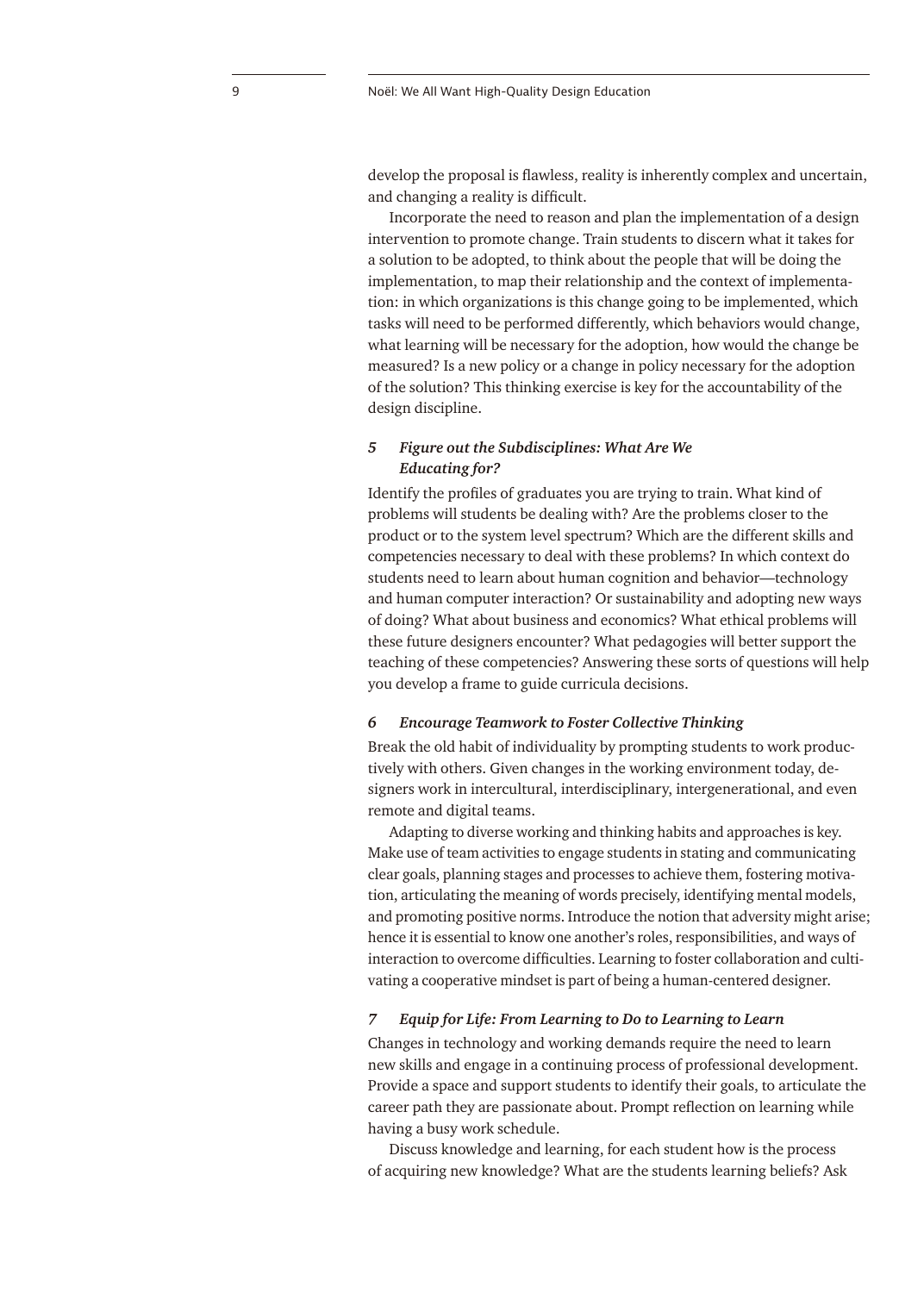students to monitor their attention during class, the thinking process and progress toward achieving their learning goals. Encourage students to reflect about their thinking: How well informed are their arguments? On what basis are they making assumptions? Metacognition, the act of being aware about one's own thinking and knowing, is a key skill to help students learn to be in charge of their own learning.

#### *8 Engage Students in Their Learning, They No Longer Sit Still*

Teaching has changed, and students' profiles, expectations, and learning styles are different. The role of the instructor is no longer to give long lectures showing as many slides as possible, but to create a stimulating environment. We have learned that teaching is not about what we say, but what the students get.

Raise students' curiosity about the content, engage them in wondering about the implication of the content for the field, and guide them as they start to apply the content to their work. Work closer to students, sit at their tables, be more approachable. Address diversity, present material in different formats. Encourage students to share their understanding in different ways. Transform the classroom into a lab, to better support students' content engagement. Ideally, integrate research and evidence with studio practice. Explore, evolve, and iterate your teaching approach to find what works best.

## *9 Foster Reflection and Build Capacity to Incorporate a Sustainable Lens*

Include the issue of sustainability as much as possible. Ideally across the program—and not just in a couple of courses. Encourage students to reflect on production and consumption patterns. What does it imply to grow? Can we continue to grow? What are the risks? What are the signs of these risks? Engage them in discussion about their consumption, regardless of product and object. Where does it come from? How was it produced? What will happen when we stop using the product?

Introduce students to the United Nations Sustainable Development Goals to be achieved by 2030. Discuss with your team of instructors what it will take to teach students how to try to tackle these complex, sizeable problems. What skills and knowledge would some of the instructors need to acquire or further expand on themselves? Building capacity is indispensable to better plan, develop, and apply change to achieve the Sustainable Development Goals.

## *10 Promote Inquiry from Different Angles: Where You Begin Affects Where You End*

Shift the focus of the inquiry when seeking to understand a problem from a design perspective. Engage students in a process of discovery and reflection. Ask them to start exploring a problem from different angles. What happens if they start with what? And if they start with whom? And with where? Does it affect the understanding of the problem? Does it change the proposed scenarios to improve the situation? In which way?

Combine this reflection with different well known design processes. Is the process helping the inquiry? Does it need to be adapted? Why is the selected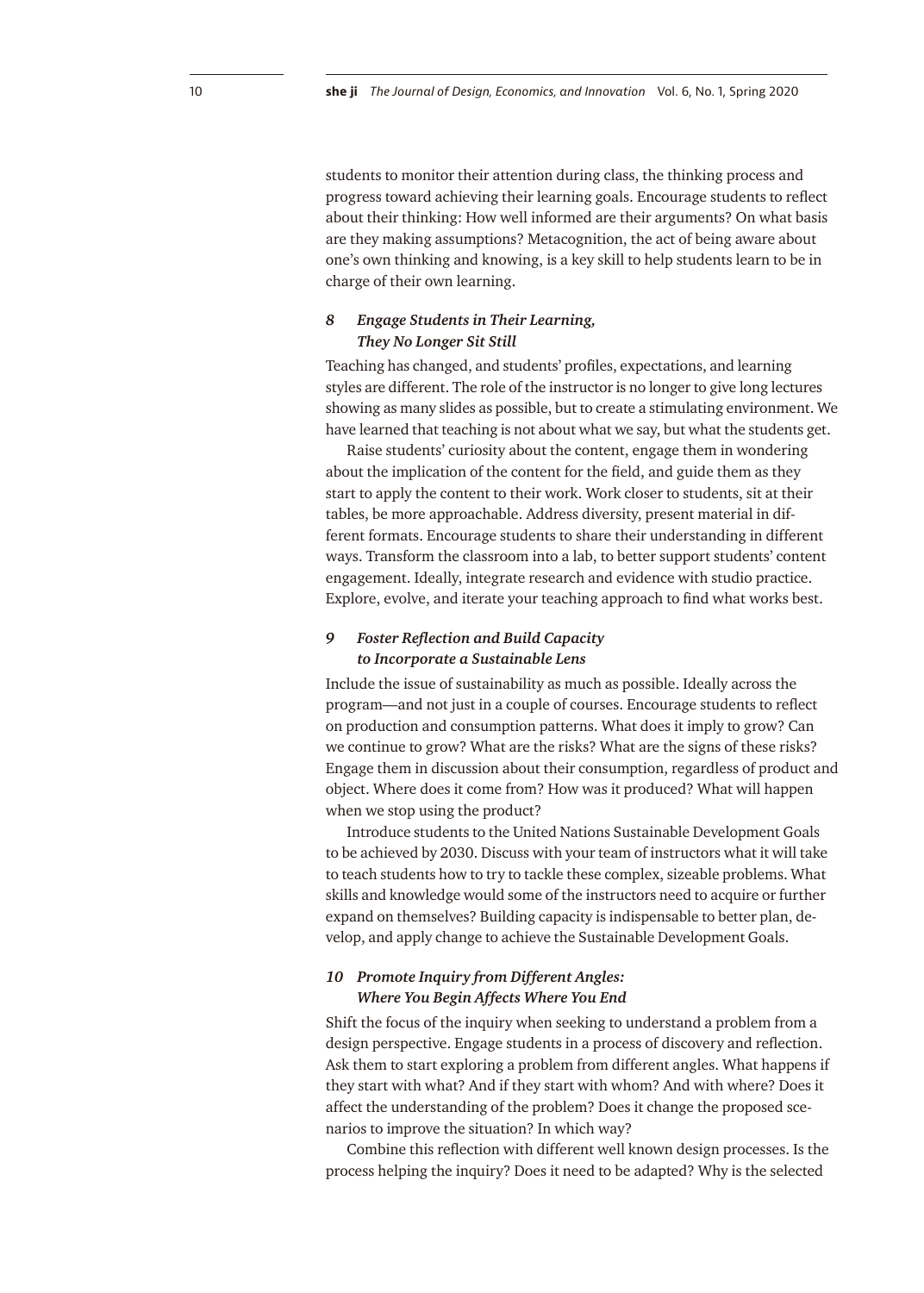process not working? How could we change it? Different types and sizes of problems require diverse thinking processes, approaches, patterns, ways of organizing information, generation of alternatives to reduce the problems, and even diverse options to test appropriateness. Help students be comfortable dealing with uncertainty.

#### **Acting Together to Achieve High Quality**

Some time ago, we started a conversation and engaged in reflection about current design education. We now encourage others to do the same. If you take action by forming a journal club with colleagues and students, initiating discussions with your network, sharing articles with your leaders to offer new models, or any other initiative connected with this special issue, please share your activities and experiences with *She Ji*, so that we can assess the value of this editorial effort.

This theme issue on design education started as an informal, lively conversation. It widened, formalized, and took shape as two issues of *She Ji*, the current issue and the next.

This issue demonstrates that design education is full of potential. There are plenty of opportunities for faculty and administrators to implement positive change to address present challenges. To do this requires knowledge, commitment, and support at the leadership level. Hopefully, the information in this volume can help with the first requirement: access to actionable knowledge and best practices.

We need more than solid evidence to make the best decisions and achieve high quality design education. Each of us has the power, the opportunity, and the responsibility to re-examine what we are doing. Let's take action!

#### **Acknowledgments**

I would like to end by thanking all the authors and reviewers who have made this contribution possible. They have kindly given us their ideas, knowledge, experience, time, and support.

I would also like to thank Don Norman and Jorge Frascara for their constructive feedback and guidance.

Above all, I would like to thank Ken Friedman for having the courage to propose this special issue, for his constant advice and wisdom. And Jin Ma for her permanent assistance, professionalism, and good disposition.

My gratitude also goes to Sabine Junginger, Head of the Competence Center for Design and Management, and to my boss, Martin Wiedmer, Vice Dean and Head of Research at the Lucerne School of Art & Design, Lucerne University of Applied Sciences and Arts, for their support and the time allowed to guest edit this *She Ji* special issue on design education.

**Guillermina Noël** Guest Editor